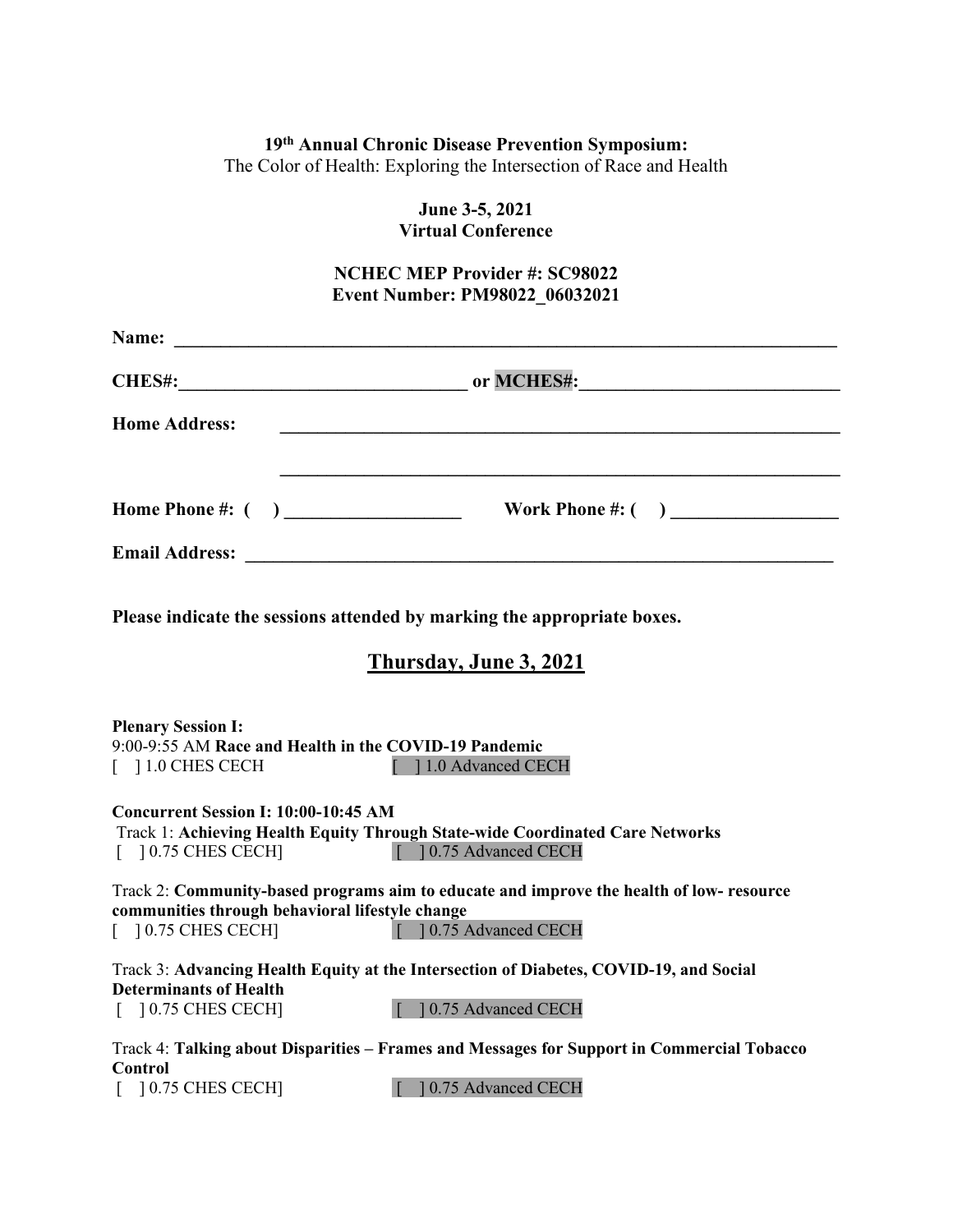#### **Concurrent Session II: 11:00 AM- 11:45 PM**

Track 1: **The NEW Soul Study- Addressing the Disparity of Heart Disease in African Americans** [ ] 0.75 CHES CECH] [ ] 0.75 Advanced CECH

Track 2: **Living Well with Dr. Bell: Eliminating Health Disparities for Better Living After 50** [ ] 0.75 CHES CECH] [ ] 0.75 Advanced CECH

Track 3: **Improving Health Through Evidence Based Programming** [ ] 0.75 CHES CECH] [ ] 0.75 Advanced CECH

Track 4: **Strategies for Implementing a Dialogue-Based Health Equity Series**  [ ] 0.75 CHES CECH] [ ] 0.75 Advanced CECH

## **Friday, June 4, 2021**

**Plenary Session II:**

9:00 – 10:25 AM **Reflections on Race and Medicine During the Year of COVID-19 and Beyond** [ ] 1.5 CHES CECH

#### **Concurrent Session III: 10:30-11:15 AM**

Track 1: **Black Man in a White Coat: Question and Answer Session** [ ] 0.75 CHES CECH] [ ] 0.75 Advanced CECH

Track 2: **Lessons Learned: Understanding Differences Between Rural Health Centers and Federally Qualified Health Centers in preventing and managing diabetes and heart disease in South Carolina**<br>
[10.75 CHES CECH]<br>
[10.75 Advanced CECH]  $\lceil$  10.75 Advanced CECH

Track 3: **Eliminating Health Disparities and Achieving Outcomes through a Lens of Community Health**

[ ] 0.75 CHES CECH] [ ] 0.75 Advanced CECH

Track 4: **The Impact of COVID-19 on the Delivery of Best Chance Network Services Across Racial and Ethnic Groups**  [ ] 0.75 CHES CECH] [ ] 0.75 Advanced CECH

**Concurrent Session IV: 11:30 AM - 12:15 PM**

Track 1: **Innovations in Diabetes Prevention: Best Practices** [ ] 0.75 CHES CECH] [ ] 0.75 Advanced CECH

Track 2: **Chronic Disease Self-management: Rural African Americans Interactions with Healthcare Providers** 

[ ] 0.75 CHES CECH] [ ] 0.75 Advanced CECH

Track 3: **Health Care Providers Role in Addressing Social Determinants of Health** 

[ ] 0.75 CHES CECH] [ ] 0.75 Advanced CECH

2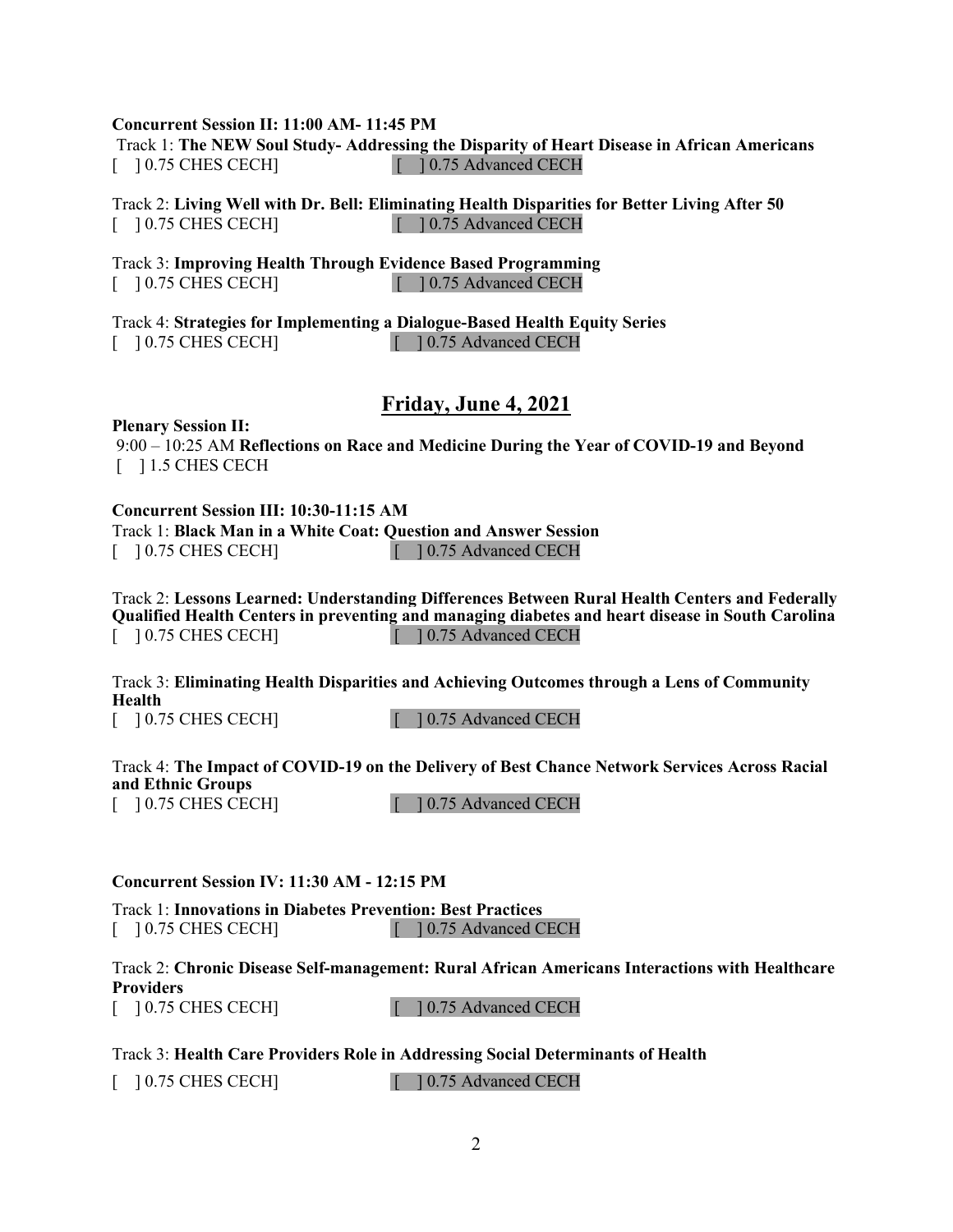#### Track 4: **Building Blocks to Oral Health Equity**

[ ] 0.75 CHES CECH] [ ] 0.75 Advanced CECH

**Plenary Session III:** 1:30 – 2:25 AM **Building a Resilient Interprofessional Team** [ ] 1.0 CHES CECH

#### **Concurrent Session V: 2:30 - 3:15 PM**

Track 1: **Implementing the Hypertension Guidelines for the Team in the Primary Care Setting** [ ] 0.75 CHES CECH] [ ] 0.75 Advanced CECH

Track 2: **COVID-19 and the Changing Face of Vaccine Hesitancy** [ ] 0.75 CHES CECH] [ ] 0.75 Advanced CECH

Track 3: **Integrating Pharmacists into Primary Care in South Carolina**

[ ] 0.75 CHES CECH] [ ] 0.75 Advanced CECH

# **Saturday, June 5, 2021**

#### **Concurrent Session IV: 8:30-9:30 AM**

Track 1: **Medication Therapy Management in Patient-Centered Medical Homes**

[ ] 0.75 CHES CECH] [ ] 0.75 Advanced CECH

Track 2: **Working with Health Systems to Expand Food Access, Implement Produce Prescription Programs and Reduce Disparities**

[ ] 0.75 CHES CECH] [ ] 0.75 Advanced CECH

Track 3: **In-Office Monitoring and Documenting Patient Blood Glucose and HbA1C Level in Dental Settings**

[ ] 0.75 CHES CECH] [ ] 0.75 Advanced CECH

**Concurrent Session VI: 9:00-9:45 AM** Track 1: **Women, Infants, & Children Program (WIC) - Maximizing Technology**

[ ] 0.75 CHES CECH] [ ] 0.75 Advanced CECH

Track 2: **Integrating Pharmacists Into Primary Care: A Panel Discussion**

[ ] 0.75 CHES CECH] [ ] 0.75 Advanced CECH

#### Track 3: **CHWs in Action: Addressing COVID Response Efforts, Managing Chronic Disease Care, and Minimizing Health Disparities** [ ] 0.75 CHES CECH] [ ] 0.75 Advanced CECH